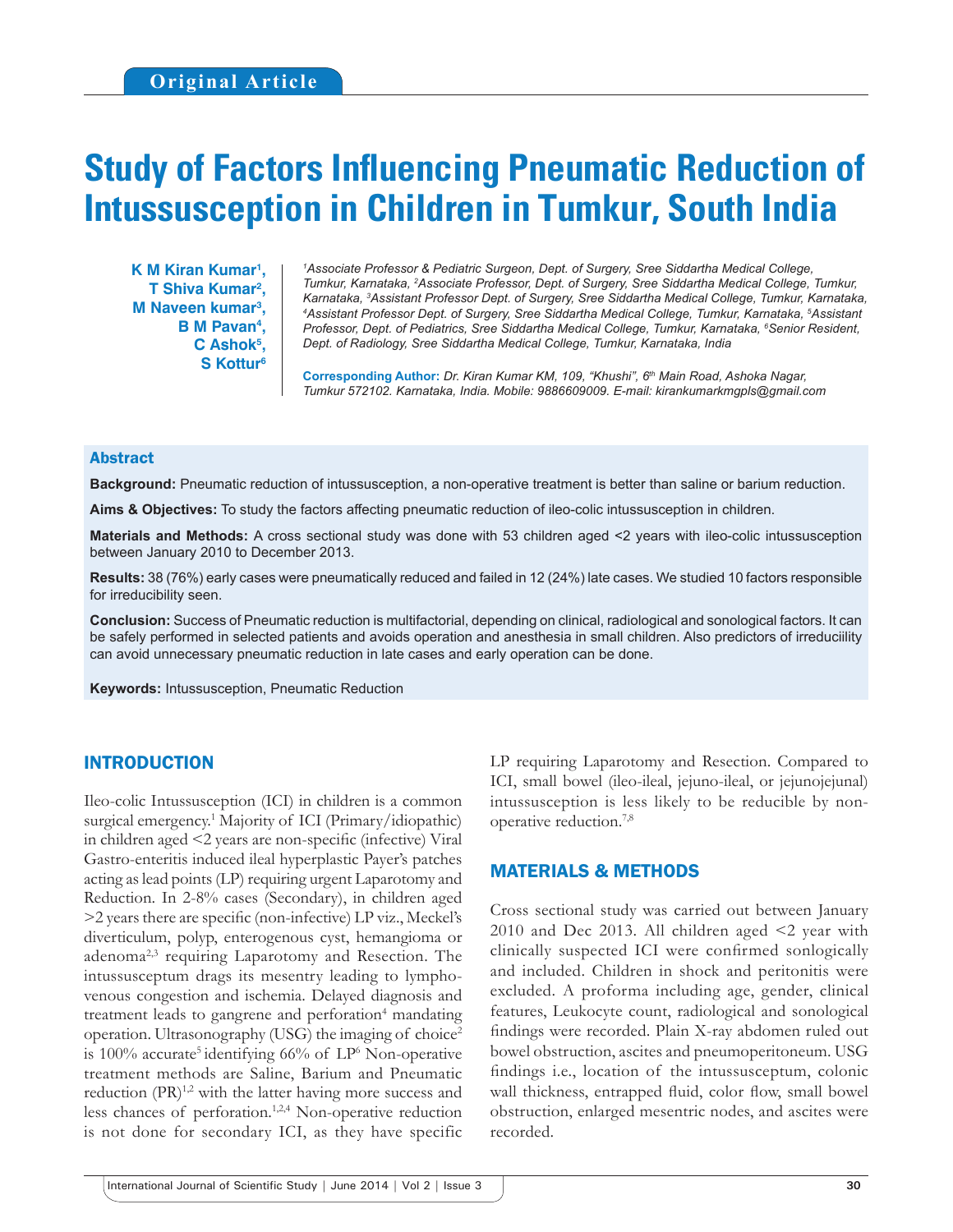### **Procedure**

Child was made to lie on the Fluroscopic table without any anesthesia. A tri-way 14F Foley's catheter was introduced per-rectally, bulb inflated, and buttocks were strapped. Second side tube of Foley's catheter was connected to sphygmo-manometer and third to an inflating bulb. Air was gradually inflated under fluroscopic guidance and controlled pressure not exceeding >120 mm Hg. Initial location of intussusceptum was noted. PR was considered complete when air was observed intering the ileum (cecal reflux) upto 10 cm or more. A "nil cecal reflux" was considered as irreducible (IR) or failure and was operated. All the successful PR cases were reconfirmed by USG, admitted, maintained on IV fluids, observed for 24 hours, feedings were resumed the next day and later discharged. Parents were advised to report immediately if symptoms recurred.

# RESULTS

Of the total 59, 6 cases >2 years age were eliminated. In the remaining 53 aged <2 years, 5 were excluded (shock 4, perforation-2). Of the 47 included, 3 had recurrence making it 50 attempts. PR was successful in 38 (76%) early cases, and failed (IR) in 12 (24%) late cases who were operated. In PR group the children were referred early and easily reduced. Whereas 12 cases presented late were irreducible. The features of late presentation were dehydration/hypovolemia, illness/lethargy, abdominal lump, duration of symtoms for >24 hours, rectal bleed, bilious vomiting, fever, leukocytosis, sonological features suggesting tight intussusception and radiological features of bowel obstruction (Table 1).

## **DISCUSSION**

Majority were male  $(3:2)^{1\text{-}3}$  with mean age of 11 months, successfull PR in 76% cases (other studies  $74\%,$ <sup>1</sup> 51% - 95%9 ) and peak incidence during summer as in other studies.10 We had 10 predicting factors of IR viz., Non-hydration/hypovolemia, ill look/lethargy, Lump abdomen, Colicky abdomen/Crying child for >24 hours, Rectal bleed, Emesis of bile, Fever, Leukocytosis, USG and X-ray finding. During PR, cecal reflux into ileum suggests complete reduction. A "nil cecal reflux" suggests IR whose predictors can be remembered by the mnemonic "NIL C REFLUX", also letters LCR stands for Lump, Colic and Rectal bleed which form the clinical triad of ICI (Table 1).

Nonhydration/Hypovolemia due to previous diarrhoea, vomiting, anorexia and third space loss due to ascites was seen all the 12 IR cases. Ill look/lethargy, a late sign was seen 8 of IR group, of which 3 were uncoscious and 1 had covulsions due to dyselectrolytemia. In PR group all were active. Lump abdomen is an important sign, but its absence does not rule out ICI. The ileum intussuscepts into the right colon, then into the transverse colon forming a sausage shaped lump making an empty right iliac fossa. Lump is unfelt in early cases and difficult to feel in crying child. It has to be felt when the child relaxes between the colics. In PR group only in 10 and in IR group lump was felt in all the 12. Symptoms for >24 hours duration, abdomen colic in older children and incessant or unconsolable cry in preverbal children is the most consistent factor as in other studies.<sup>1</sup> In our study, duration of symptoms was <24 hours in 35 cases and >24 hours (late presentation) in 15 cases. All among the 35 early cases and 3 among the late 15 had successful PR. Among the late 12 had symptoms for >36 hours were IR and operated with 3 gangrenous bowel requiring resection. Rectal bleed due to venous congestion of the intussusceptum, mixes with the excessively produced mucus resembling red currant jelly2 predicting irreducibility. In the PR group with 8, but in IR group all had rectal bleed. 5 cases in IR group were referred late, as diarrhoea with blood and mucus which was confused to be desentry resulting in gangrene in 3. Also the rectal bleed is a sign of bowel ischemia, hence PR to be done meticulously as the bowel at risk for perforation. Emesis of bile, a late feature due to bowel obstruction was 2 in PR group 10 in IR group. Non-bilious vomiting is comman in early cases which is reflex and non-specific,<sup>2</sup> was seen in 24 cases in PR group. Fever and Leukocytosis signs of early sepsis and IR predictor. Of the IR 8 had fever and 3 has lekocytosis. However after PR fever is noted due to release of endotoxins or bacterial translocation. USG is  $100\%$  accurate in diagnosing intussusception<sup>1,2,5,11</sup> with findings viz, location of intussusceptum, colonic wall thickness (intusscepiens) >10 mm, entrapped fluid, free fluid, reduced color flow, bowel obstruction are predictors of IR. Mirilas et al. achieved 100% succesfull hydrostatic reduction when colonic wall is  $\leq 7.2$  mm.<sup>12</sup> In our study 14 had IR findings on USG. Of which 2 had PR with difficulty and repeated attempts and 1 got perforated during the procedure requiring operation indicating failed PR. 11 were irreducible. Location of intussusceptum is important as Proximal (ascending and transverse colon) intussusception (30) are easy for PR. 20 were distal (descending and sigmoid colon) are difficult (8) and most of them (12) are IR (Table 2). X-ray abdomen rules out pneumoperitoneum and intestinal obstruction which are predictors of IR. 3 cases with pneumperitoneum were excluded and 9 with bowel obstruction were irreducible, due to tightness between the intussusceptum and intussuscepiens. Also the dilated bowel loops will interfere with visualisation of PR.

Operation was done for 12 IR cases, 7 were very tight intussusceptions with serosal splits requiring very meticulous manual reductions. Gangrenous bowel in 4 and perforation in 1, requring resection and anastamosis.